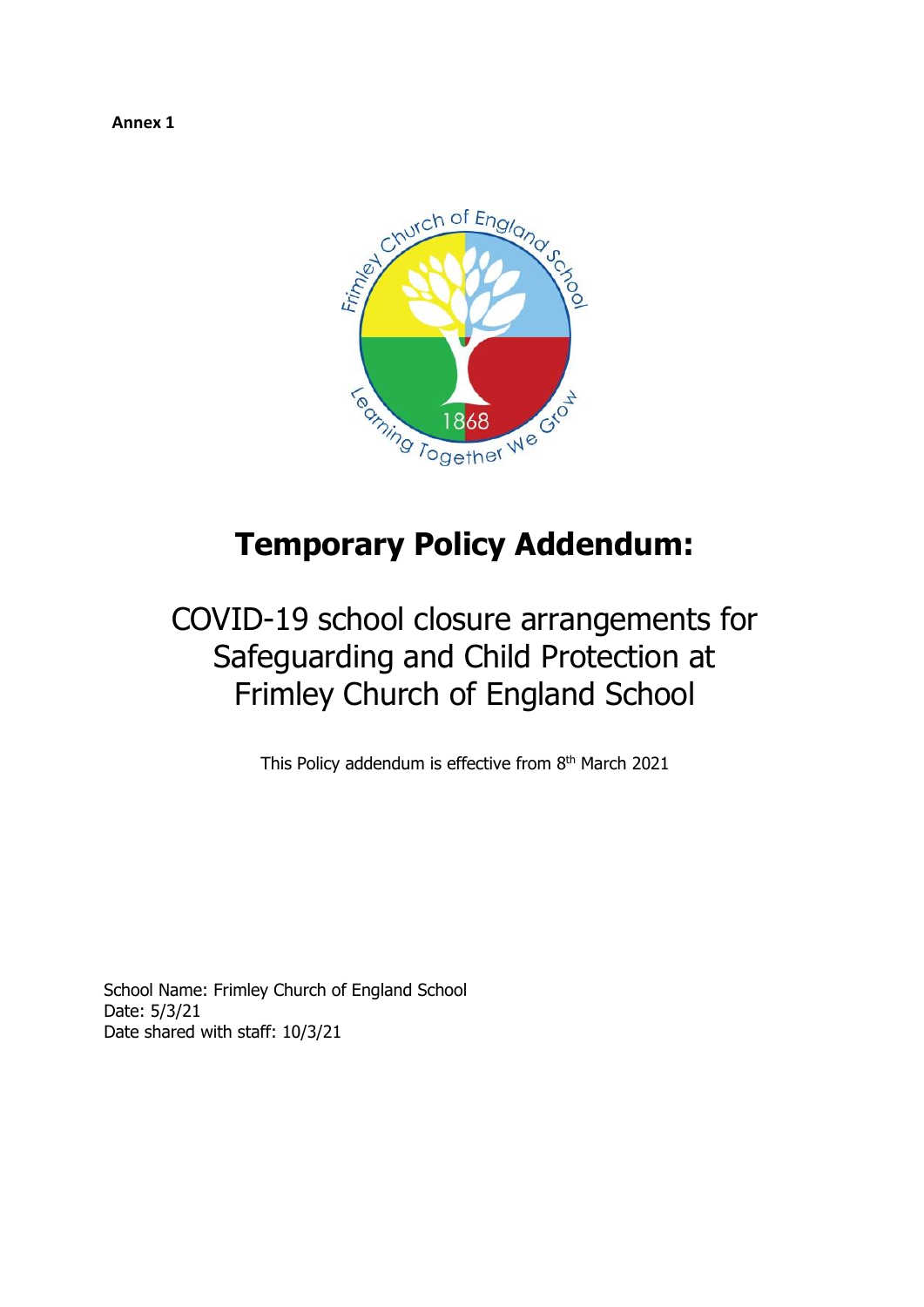## <span id="page-1-0"></span>**Context**

On Monday 22nd February 2021, The Prime Minister announced the government's roadmap to cautiously ease lockdown restrictions in England. This included a direction that from 8 March 2021, all pupils should attend school.

Frimley School will continue to have regard to the statutory safeguarding guidance keeping children safe in education (as amended, Jan 2021). 1

We will ensure that where we care for children on site, we have appropriate support in place for them.

We will take advice and work with the local safeguarding partners.

We will refer to the Government guidance for education and childcare settings on how to implement social distancing and continue to follow the advice from Public Health England on handwashing and other measures to limit the risk of spread of coronavirus.

This addendum of the Frimley School Safeguarding and Child Protection policy contains details of our individual safeguarding arrangements in the following areas:

[Context](#page-1-0) 2

[Vulnerable children3](#page-2-0)

[Attendance monitoring](#page-2-1) 3

[Reporting a concern](#page-3-0) 4

[Safeguarding Training and induction](#page-3-1) 4

[Safer recruitment/volunteers and movement of staff](#page-4-0) 5

[Volunteers](#page-4-1) 5

j 1

[Children and online safety away from school and college](#page-4-2) 5

[Supporting children not in school as they are following clinical or public health advice](#page-5-0)  [related to coronavirus \(COVID-19](#page-5-0) 6

[Supporting children in school](#page-5-1) 6

[Elective Home Education \(EHE\)](#page-6-0) 7

[Contingency planning](#page-6-1) 7

[https://assets.publishing.service.gov.uk/government/uploads/system/uploads/attachment\\_data/file/954314/Kee](https://assets.publishing.service.gov.uk/government/uploads/system/uploads/attachment_data/file/954314/Keeping_children_safe_in_education_2020_-_Update_-_January_2021.pdf) ping children safe in education 2020 - Update - January 2021.pdf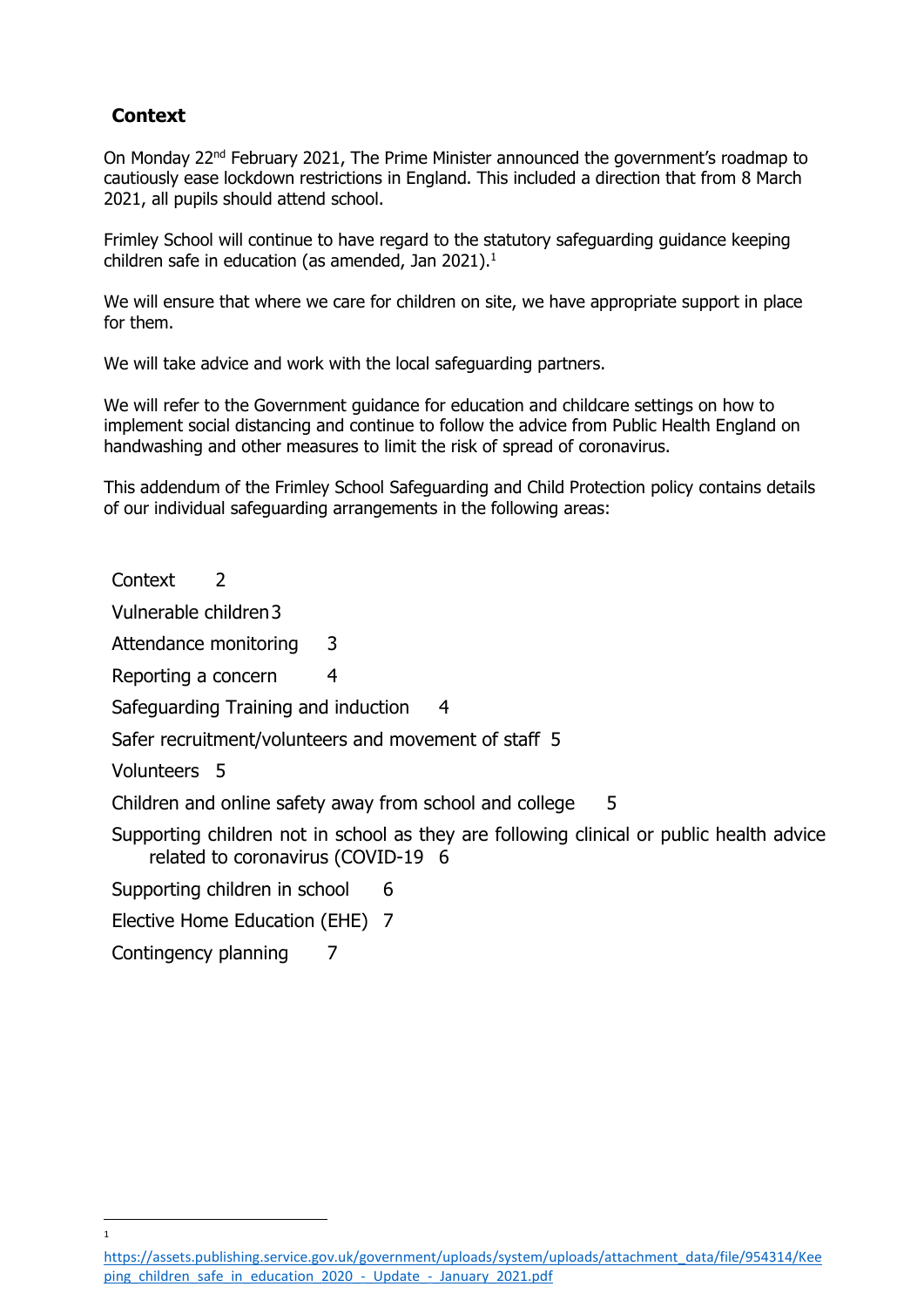#### **Key contacts**

Remain as per the School/College Safeguarding Policy.

### <span id="page-2-0"></span>**Vulnerable children**

Vulnerable children include those who:

- are assessed as being in need under section 17 of the Children Act 1989<sup>2</sup>, including children who have a child in need plan, a child protection plan or who are a looked-after child;
- have an education, health and care (EHC) plan;
- have been identified as otherwise vulnerable by educational providers or local authorities (including children's social care services), and who could therefore benefit from continued full-time attendance, this might include:
	- o children on the edge of receiving support from children's social care services or in the process of being referred to children's services
	- o adopted children or children on a special guardianship order
	- o those at risk of becoming NEET ('not in employment, education or training')
	- o those living in temporary accommodation
	- $\circ$  those who are young carers
	- $\circ$  those who may have difficulty engaging with remote education at home (for example due to a lack of devices or quiet space to study)
	- o care leavers
	- $\circ$  others at the provider and local authority's discretion including pupils and students who need to attend to receive support or manage risks to their mental health.

Frimley School will continue to work with and support children's social workers to help protect vulnerable children. This includes working with and supporting children's social workers and the Surrey County Council virtual school head (VSH) for looked-after and previously looked-after children. The lead person for this will be: Rachel Farage

In circumstances where a parent is hesitant about or does not want to bring their child to an education setting, and their child is considered vulnerable, the social worker and Frimley School will explore the reasons for this with the parent.

Where parents are concerned about the risk of the child contracting COVID19, Frimley School or the social worker will talk through these anxieties with the parent/carer following the advice set out by Public Health England.

Frimley School will encourage all pupils to attend a school.

## <span id="page-2-1"></span>**Attendance monitoring**

 $\overline{a}$ 

We expect all pupils to attend school.

Parents or carers are expected to contact the school on the first day of the illness and inform us of the reason for absence so that the correct attendance codes can be used in every case of absence. We expect parents or carers to make contact to make us aware of the status of any COVID-19 tests that have become necessary and to update the school on the welfare of the pupil.

<sup>2</sup> <https://www.legislation.gov.uk/ukpga/1989/41/section/17>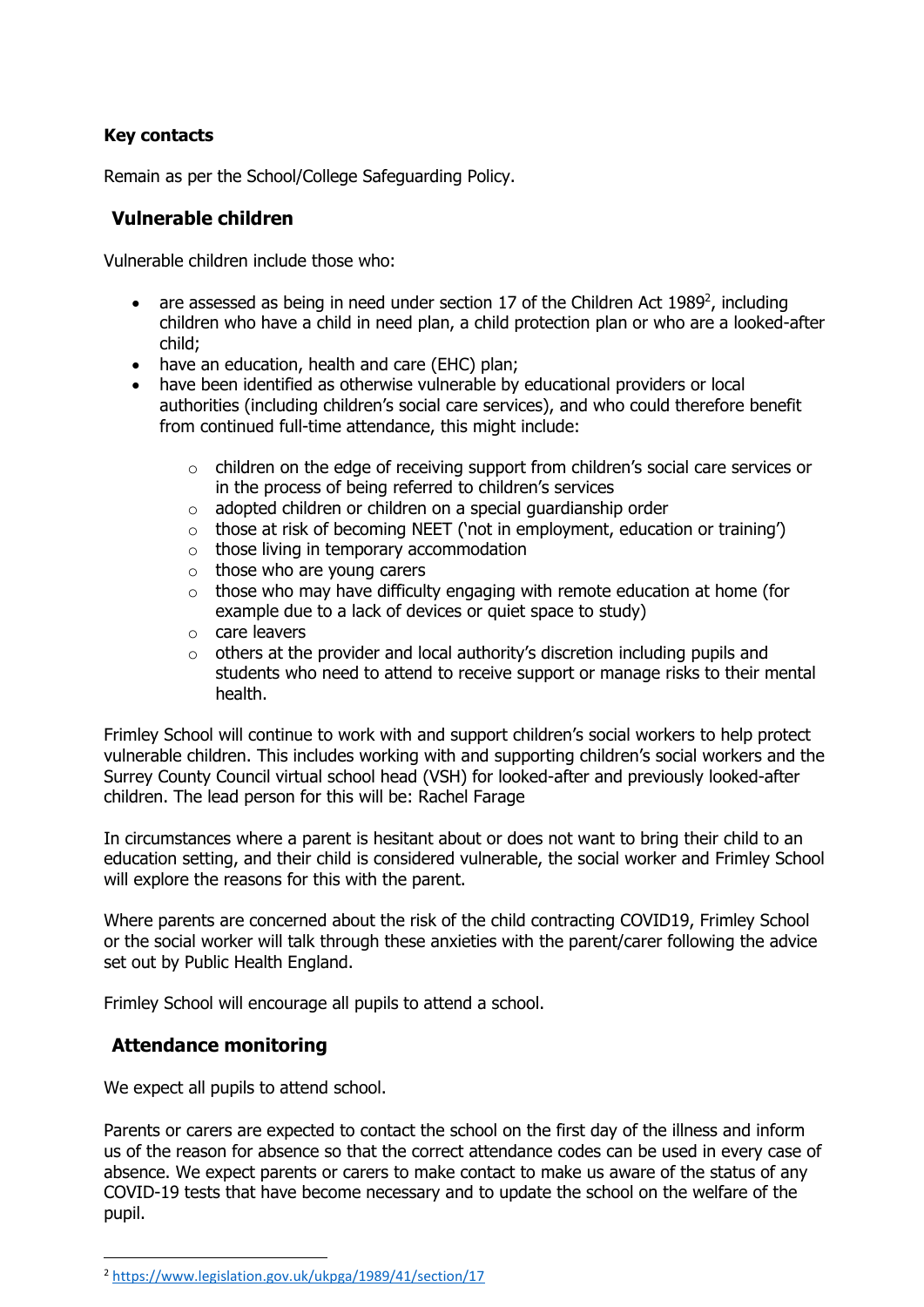From 8th March 2021, we will record attendance in accordance with the Education (Pupil Registration) (England) Regulations 2006 (as amended)<sup>3</sup> for all pupils.

A small number of pupils will still be unable to attend in line with public health advice to selfisolate because they:

- have symptoms or have had a positive test result
- live with someone who has symptoms or has tested positive and are a household contact
- are a close contact of someone who has coronavirus (COVID-19)

The advice for pupils who have been confirmed as clinically extremely vulnerable is to shield and stay at home as much as possible until further notice. They are advised not to attend school while shielding advice applies nationally.

For children self-isolating or quarantining or shielding – we will use code X.

In compliance with the Remote Education, Temporary Continuity Direction<sup>4</sup> will provide remote education to pupils who are unable to attend school because they are complying with government guidance or legislation around coronavirus (COVID-19).

Also, we will offer pastoral support to pupils who are:

- self-isolating
- shielding
- vulnerable (and off-school)

The Department for Education expects schools to grant applications for leave only in exceptional circumstances. This should be recorded as code C (leave of absence authorised by the school) unless another authorised absence code is more applicable.

Where pupils are not able to attend school, as they are following clinical or public health advice related to coronavirus (COVID-19), the absence will not be penalised.

#### <span id="page-3-0"></span>**Reporting a concern**

j

Where staff have a concern about a child, they should continue to follow the process outlined in the school Safeguarding Policy, this includes making a report via electronic safeguarding systems, which can be done remotely.

Staff are reminded of the need to report any concern immediately and without delay.

Where staff are concerned about an adult working with children in the school, they should report the concern to the headteacher.

#### <span id="page-3-1"></span>**Safeguarding Training and induction**

All existing school staff have had safeguarding training and have read part 1 of Keeping Children Safe in Education (2020) (amended, Jan 2021). The DSL will communicate with staff any new local arrangements, so they know what to do if they are worried about a child.

Where new staff are recruited, or new volunteers enter Frimley School they will continue to be provided with a safeguarding induction.

<sup>3</sup> <https://www.legislation.gov.uk/uksi/2006/1751/contents/made>

<sup>4</sup>[https://assets.publishing.service.gov.uk/government/uploads/system/uploads/attachment\\_data/file/923539/Re](https://assets.publishing.service.gov.uk/government/uploads/system/uploads/attachment_data/file/923539/Remote_Education_Temporary_Continuity_Direction_-__Explanatory_Note.pdf) mote\_Education\_Temporary\_Continuity\_Direction - Explanatory\_Note.pdf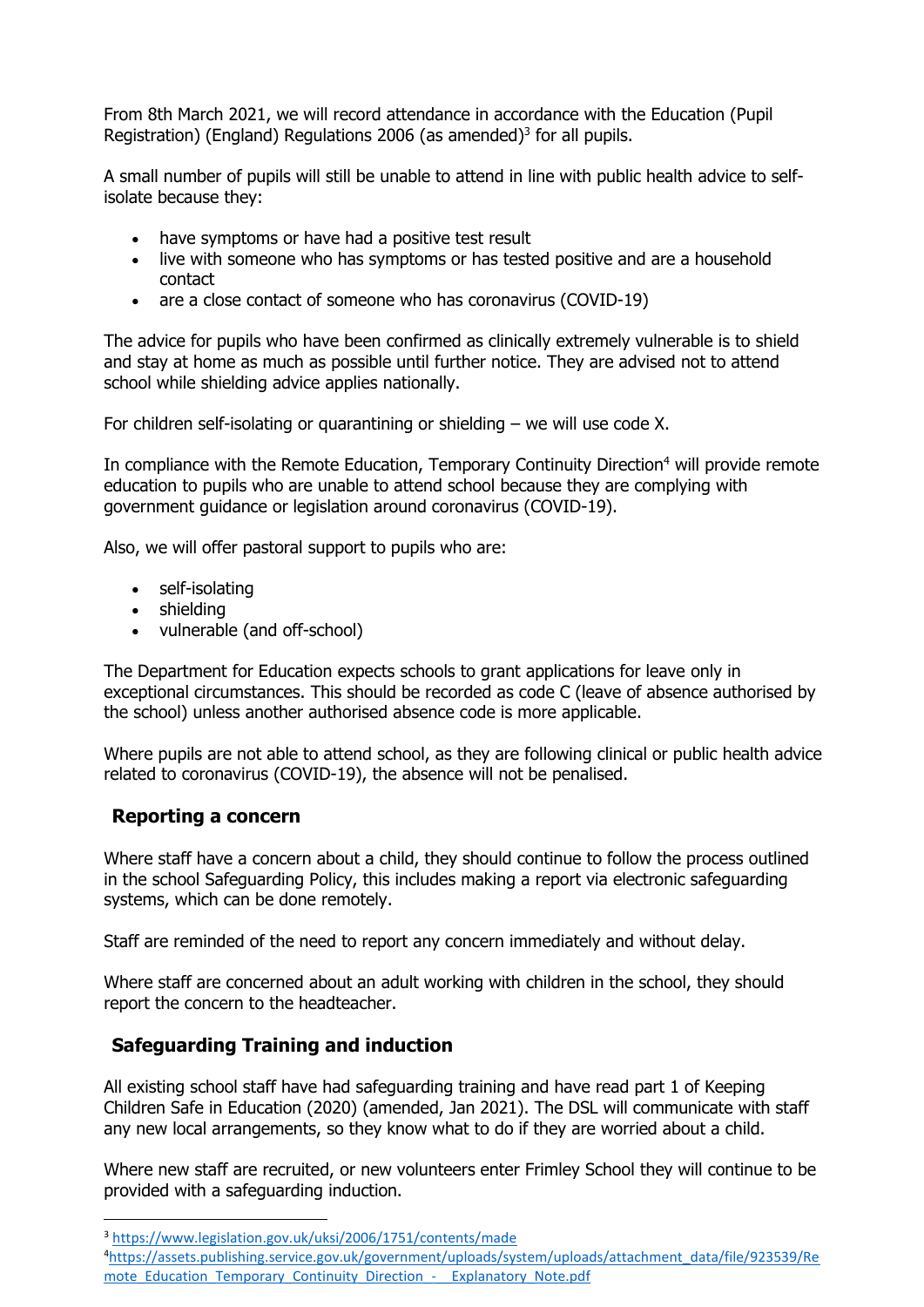Upon arrival, they will be given a copy of the receiving setting's child protection policy, confirmation of local processes and confirmation of DSL arrangements.

#### <span id="page-4-0"></span>**Safer recruitment/volunteers and movement of staff**

When recruiting new staff, Frimley School will continue to follow the relevant safer recruitment processes for their setting, including, as appropriate, relevant sections in part 3 of Keeping Children Safe in Education (2020) (as amended, Jan 2021).

Under no circumstances will a volunteer in respect of whom no checks have been obtained be left unsupervised or allowed to work in regulated activity.<sup>5</sup>

#### <span id="page-4-1"></span>**Volunteers**

Existing volunteers in regulated activity do not have to be re-checked if they have already had a DBS check (which includes barred list information).

Supervision must be:

- by a person who is in regulated activity.
- regular and day to day; and
- reasonable in all the circumstances to ensure the protection of children.

In appointing volunteers, the school will continue to follow safer recruitment processes as per Keeping Children Safe in Education (2020) (as amended, Jan 2021).

#### <span id="page-4-2"></span>**Children and online safety away from school**

It is important that all staff who interact with children, including online, continue to look out for signs a child may be at risk. Any such concerns should be dealt with as per the Child Protection Policy and where appropriate requests for support should still be made to children's social care and as required or, if there is suspicion a crime has been committed report directly to the police.

Online teaching should follow the same principles as set out in the existing code of conduct.

Frimley School will ensure any use of online learning tools and systems is in line with privacy and data protection/GDPR requirements.

Below are some things to consider if there are virtual lessons, especially where webcams are involved:

• No 1:1s, groups only

j

- Staff and children must wear suitable clothing, as should anyone else in the household.
- Any computers used should be in appropriate areas, for example, not in bedrooms; and the background should be blurred.
- The live class should be recorded so that if any issues were to arise, the video can be reviewed.

<sup>5</sup> Paragraph 183. Keeping Children Safe in Education (2020) (as amended, Jan 2021) [https://assets.publishing.service.gov.uk/government/uploads/system/uploads/attachment\\_data/file/9543](https://assets.publishing.service.gov.uk/government/uploads/system/uploads/attachment_data/file/954314/Keeping_children_safe_in_education_2020_-_Update_-_January_2021.pdf) [14/Keeping\\_children\\_safe\\_in\\_education\\_2020\\_-\\_Update\\_-\\_January\\_2021.pdf](https://assets.publishing.service.gov.uk/government/uploads/system/uploads/attachment_data/file/954314/Keeping_children_safe_in_education_2020_-_Update_-_January_2021.pdf)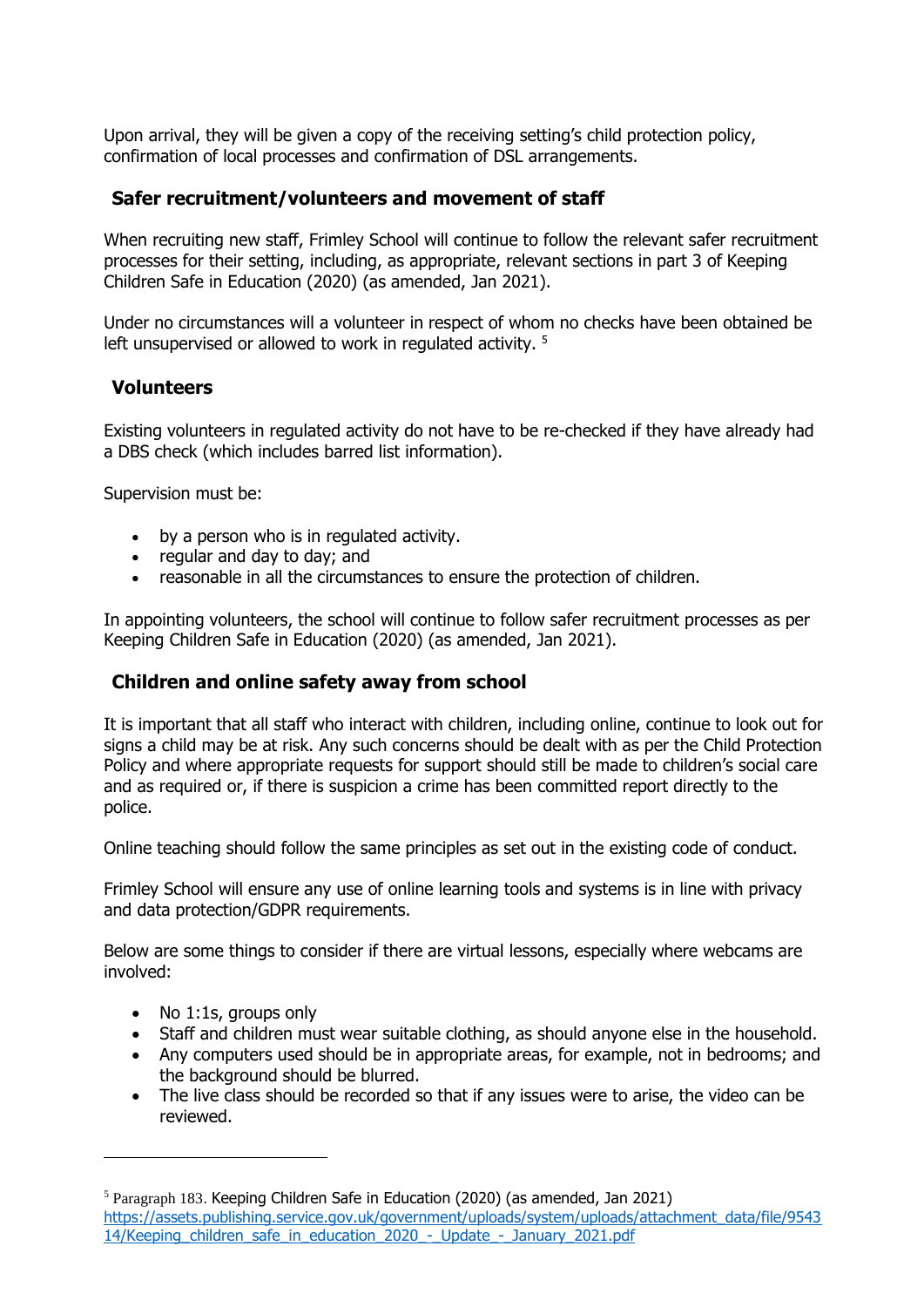- Live classes should be kept to a reasonable length of time, or the streaming may prevent the family 'getting on' with their day.
- Language must be professional and appropriate, including any family members in the background.
- Staff must only use platforms specified by senior managers and approved by our IT network manager / provider to communicate with pupils
- Where a 1:1 call is needed, for example therapy sessions, a member of school staff or parent must be present. The guidelines for Surrey CC therapists must be shared with the parent and/or school staff taking part.
- Beyond the live classes, staff should record the length, time, date and attendance of any additional sessions held.

### <span id="page-5-0"></span>**Supporting children not in school as they are following clinical or public health advice related to coronavirus (COVID-19**

Frimley School is committed to ensuring the safety and wellbeing of all its children.

Where the DSL has identified a child to be on the edge of social care support, or who would normally receive pastoral-type support in school, they should ensure that a robust communication plan is in place for that child.

A record of any contact made should be kept with the child's safeguarding records.

The communication plans can include remote contact, phone contact, door-step visits. Other individualised contact methods should be considered and recorded.

Frimley School and its DSLs will work closely with all stakeholders to maximise the effectiveness of any communication plan.

This plan must be reviewed regularly and where concerns arise, the DSL will consider any referrals as appropriate.

Frimley School recognises that school is a protective factor for children, and the current circumstances, can affect the mental health of pupils and their parents/carers.

Teachers at Frimley School need to be aware of this in setting expectations of pupils' work where they are at home.

## <span id="page-5-1"></span>**Supporting children in school**

-

Frimley School is committed to ensuring the safety and wellbeing of all its pupils.

Frimley School will continue to be a safe space for all children to attend and flourish.

Frimley School will refer to the Government guidance for education and childcare settings on how to implement social distancing<sup>6</sup> and continue to follow the advice from Public Health England on handwashing and other measures to limit the risk of spread of COVID-19.

Frimley School will ensure that where we care for children of critical workers and vulnerable children on site, we ensure appropriate support is in place for them. This will be bespoke to each child and recorded on the school safeguarding systems.

<sup>6</sup>[https://assets.publishing.service.gov.uk/government/uploads/system/uploads/attachment\\_data/file/963541/Sch](https://assets.publishing.service.gov.uk/government/uploads/system/uploads/attachment_data/file/963541/Schools_coronavirus_operational_guidance.pdf) [ools\\_coronavirus\\_operational\\_guidance.pdf](https://assets.publishing.service.gov.uk/government/uploads/system/uploads/attachment_data/file/963541/Schools_coronavirus_operational_guidance.pdf)